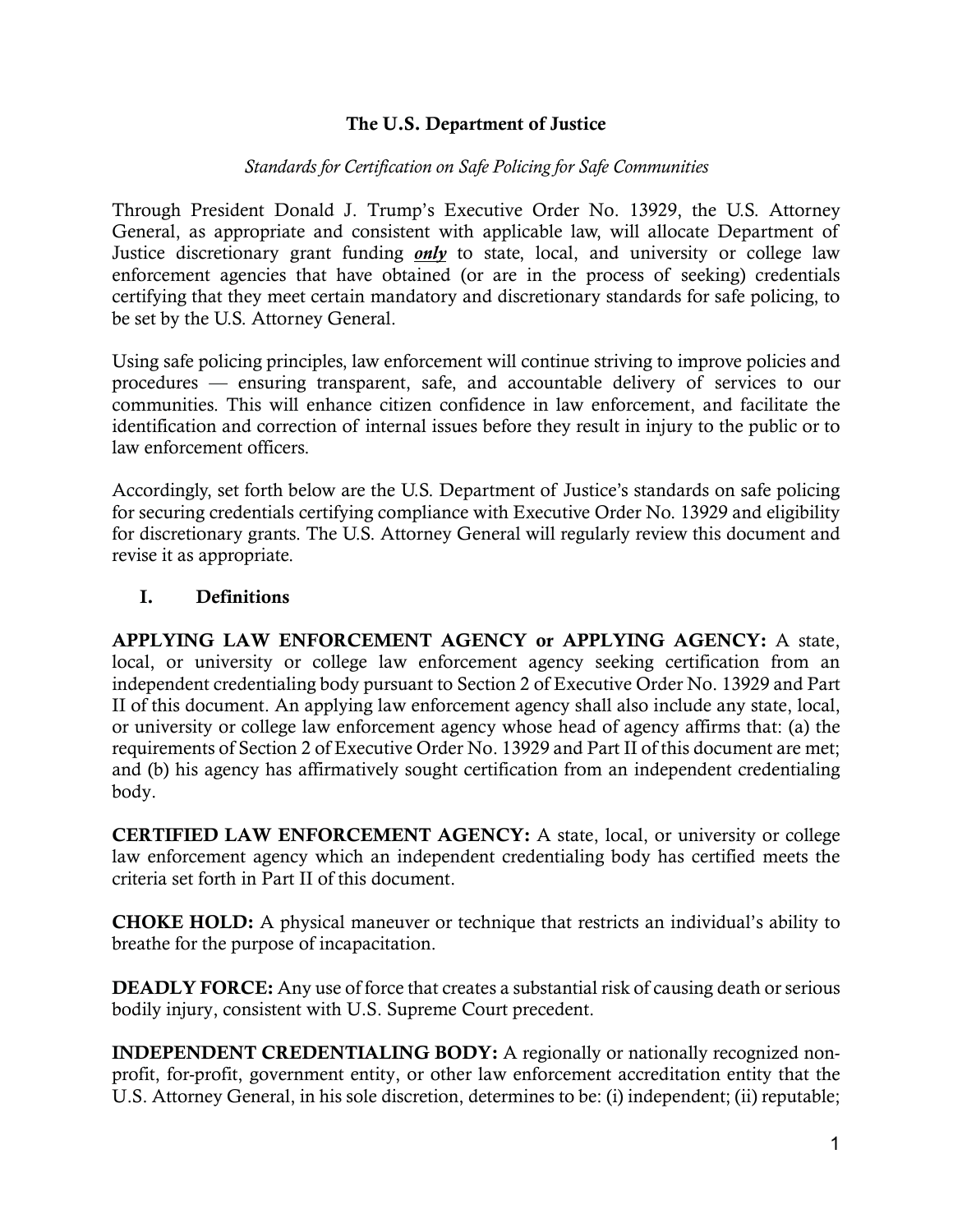(iii) in the business of establishing law enforcement standards; and (iv) capable of certifying compliance with Section 2 of Executive Order No. 13929 and Part II of this document. Independent credentialing bodies include, *inter alia*, any state law enforcement accrediting body and peace officer standards and training (POST) commission.<sup>1</sup>

LAW ENFORCEMENT OFFICER: A state, local, or university or college employee or volunteer who is licensed under applicable state law or certified by an applicable POST commission.

NO-KNOCK WARRANT: A warrant where a judge or magistrate, upon cause shown in the warrant application, specifically authorizes that the warrant may be executed in a "no knock-and-announce" fashion.

OBJECTIVELY REASONABLE: The determination that the decision to use force, and the level of force used, is what a reasonable and prudent officer would use under the same or similar situations based upon the officer's evaluation of the situation, experience, training, and the totality of the circumstances known to or believed to exist by the officer at the time the force is used and is consistent with U.S. Supreme Court precedent.

POLICY or POLICIES: A deliberate system of principles intended to guide agency decisionmaking.

PROCEDURES: The manner of implementing policies.

SERIOUS BODILY INJURY: Injury that involves a substantial risk of death, protracted and obvious disfigurement, or extended loss or impairment of the function of a body part or organ.

TRAINING PROTOCOLS: The method and manner by which law enforcement personnel are trained on preferred practices, legal, and constitutional requirements.

WARNING SHOT: The intentional discharge of a firearm for the purpose of warning or seeking compliance from an individual, but not intended to cause physical injury.

# II. Safe Policing Principles that Independent Credentialing Bodies Must Consider When Assessing Certification of Applying Law Enforcement Agencies

Pursuant to Section 2 of Executive Order No. 13929, an independent credentialing body shall certify an applying law enforcement agency if the independent credentialing body determines

<sup>&</sup>lt;sup>1</sup> A list of independent credentialing bodies currently approved by the U.S. Attorney General is contained in Attachment A. Any other entity seeking to be later designated as an independent credentialing body should petition the U.S. Department of Justice by submitting an application to Director of Community Oriented Policing Services ("COPS"). Applying agencies denied certification by an independent credentialing body may make an appeal to the Deputy Attorney General for review and relief.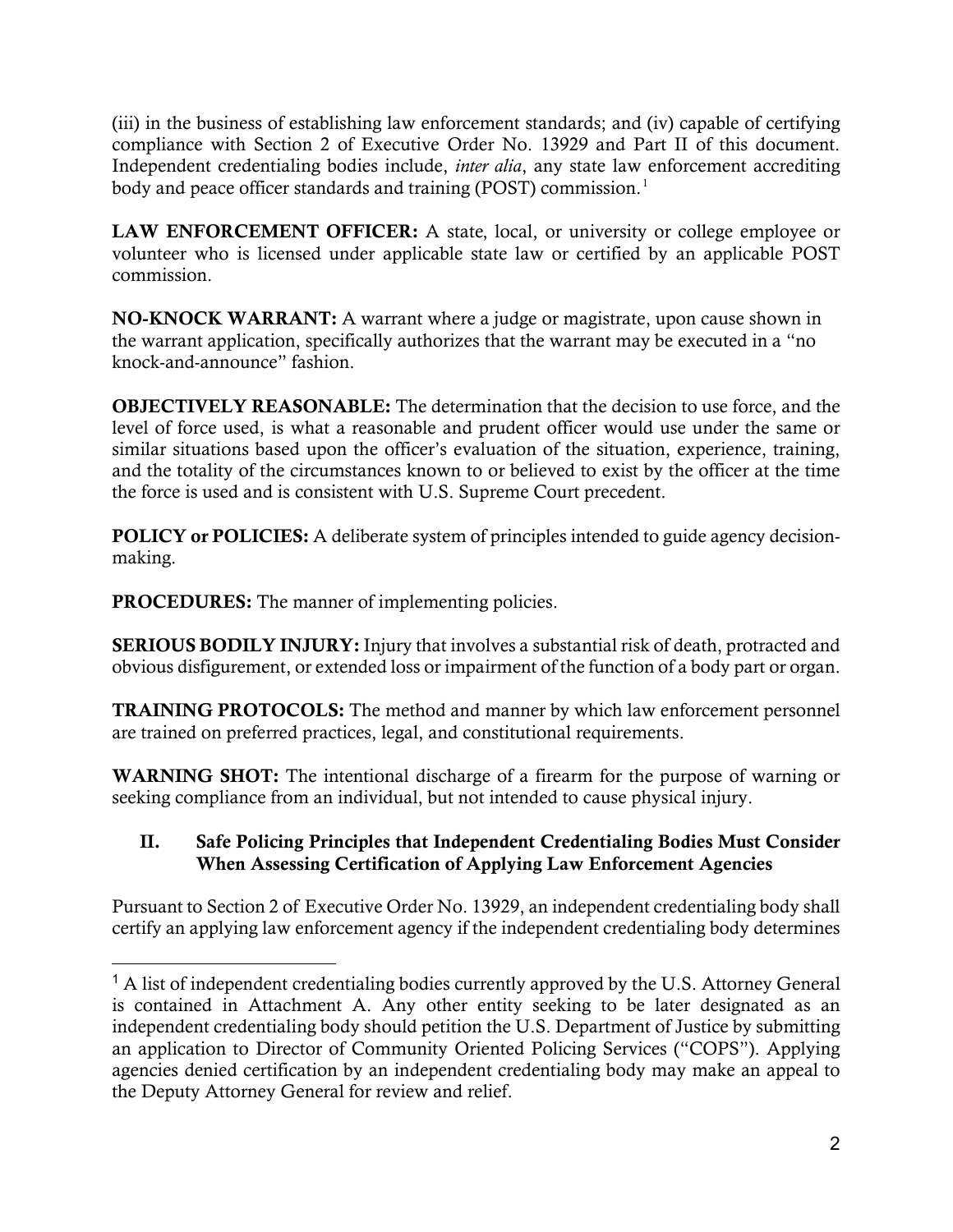$\sim$  or, within the past 36 months, has already determined  $\sim$  that the following two conditions have been met:

# A. Adherence to Applicable Laws

The applying agency maintains use of force policies that adhere to all applicable federal, state, and local laws.

# B. Prohibition of Choke Holds

The applying agency maintains use of force policies that prohibit the use of choke holds, except in situations where the use of deadly force is allowed by law.

After the independent credentialing body confirms that the requirements in Part II of this document are met, the independent credentialing body must include the applying law enforcement agency within its database of certified law enforcement agencies. Beginning in 2021, on or before January 31 of each year, independent credentialing bodies must provide the names of each certified law enforcement agency to the Director of the COPS Office or his delegate. Each certified law enforcement agency is qualified to receive U.S Department of Justice discretionary grants for up to (i) 36 months from the date of its most recent certification by an independent credentialing body, or (ii) the lifecycle of any discretionary grant awarded, whichever option is longer.

# III. Safe Policing Principles that Independent Credentialing Bodies Should Consider When Assessing Certification of Applying Law Enforcement Agencies

Pursuant to Section 2 of Executive Order No. 13929, the following safe policing principles will aid in law enforcement's continued self-assessment of its own policies and training on use of force and de-escalation techniques, performance management tools, and community engagement. Accordingly, in assessing whether to certify an applying law enforcement agency, an independent credentialing body should — but is not required to — consider whether the applying agency incorporates the following safe policing principles within its policies and procedures:

# A. Use of Force and De-escalation Techniques

i. Termination of Use of Force

The applying agency should maintain use of force policies and procedures that address when force against individuals who fail to comply with lawful commands should terminate, including the following requirement: when it is objectively reasonable that a subject is fully in law enforcement's control, then the force must terminate.

ii. Duty to Intervene

The applying agency should maintain policies and procedures that include the duty and obligation to intervene to prevent or stop the known and apparent use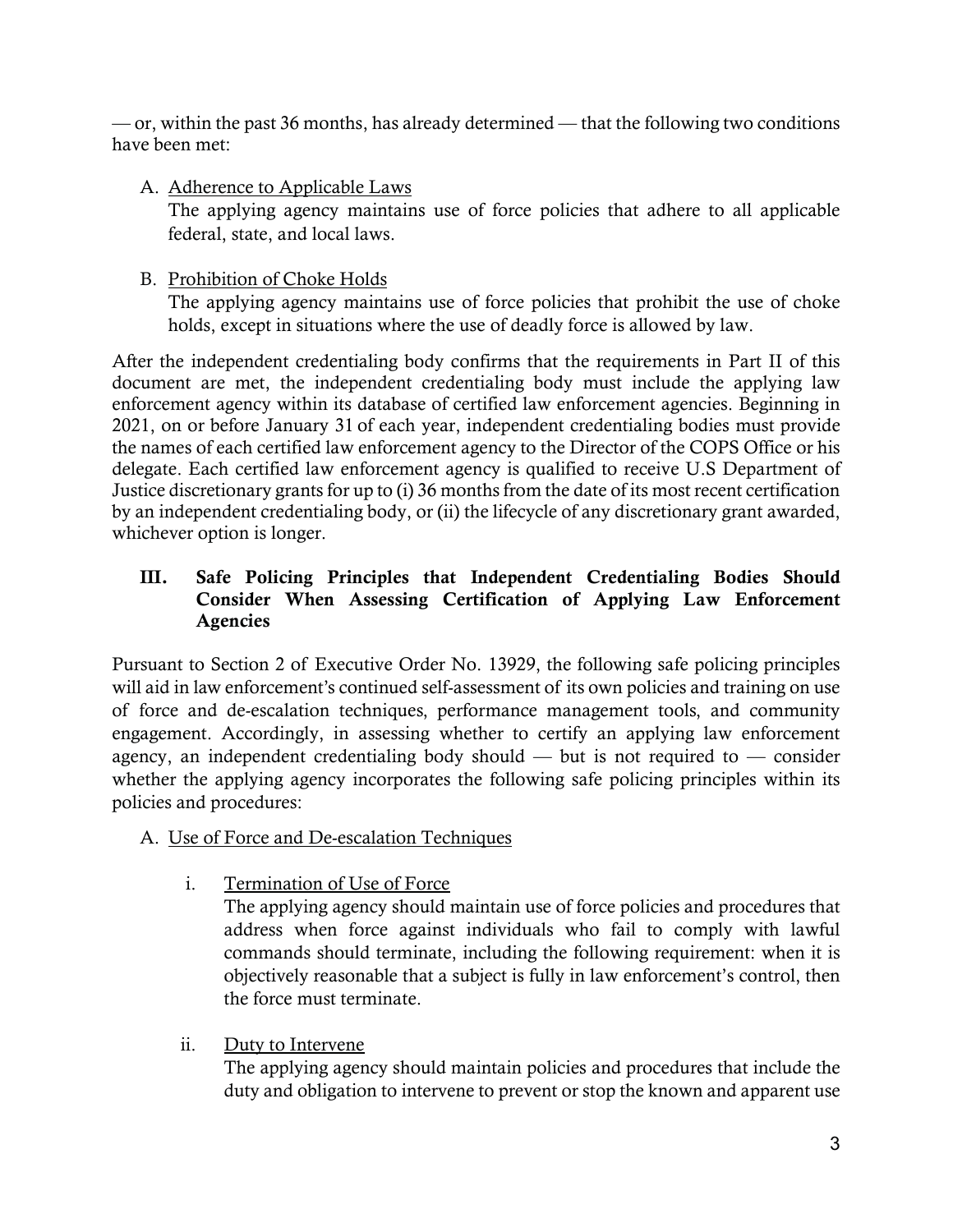of excessive force by another officer when it is objectively reasonable to do so. An agency's duty to intervene policy may be memorialized separately from the agency's use of force policies.

## iii. Training Protocols on Use of Force and De-Escalation

The applying agency should maintain training protocols that adhere to, or exceed, any applicable state laws to become, and remain in good standing as, law enforcement officers. The applying agency's training protocols should include substantive instruction on the agency's use of force policies and procedures, de-escalation techniques, and related legal updates.

# iv. Appropriate Medical Care

The applying agency should maintain policies and procedures that address when it is appropriate for an officer to provide medical care consistent with his training to any individual. Medical care may include providing basic first aid, requesting emergency medical services, and/or arranging for transportation to a medical facility.

## v. Warn Before Shooting

The applying agency should maintain use of force policies and procedures that encourage personnel — circumstances permitting and when reasonably practical — to identify themselves as law enforcement officers and to give verbal warning of their intent to use deadly force.

### vi. Shooting at or from a Moving Vehicle The applying agency should maintain use of force policies and procedures regarding shooting at or from a moving vehicle.

### vii. Warning Shots The applying agency should maintain policies and procedures regarding warning shots.

viii. No-Knock Warrant The applying agency should maintain policies and procedures regarding the use and execution of no-knock warrants.

### B. Performance Management Tools

i. Early Intervention Systems

The applying agency should strive to routinely conduct internal audits of their policies, procedures, and training protocols, as well as officer safety and wellness programs or initiatives. Where resources permit, the applying agency should maintain human resource policies and procedures that aid in the development of human capital, protect due process for officers, and encourage the identification and assistance of law enforcement personnel who are